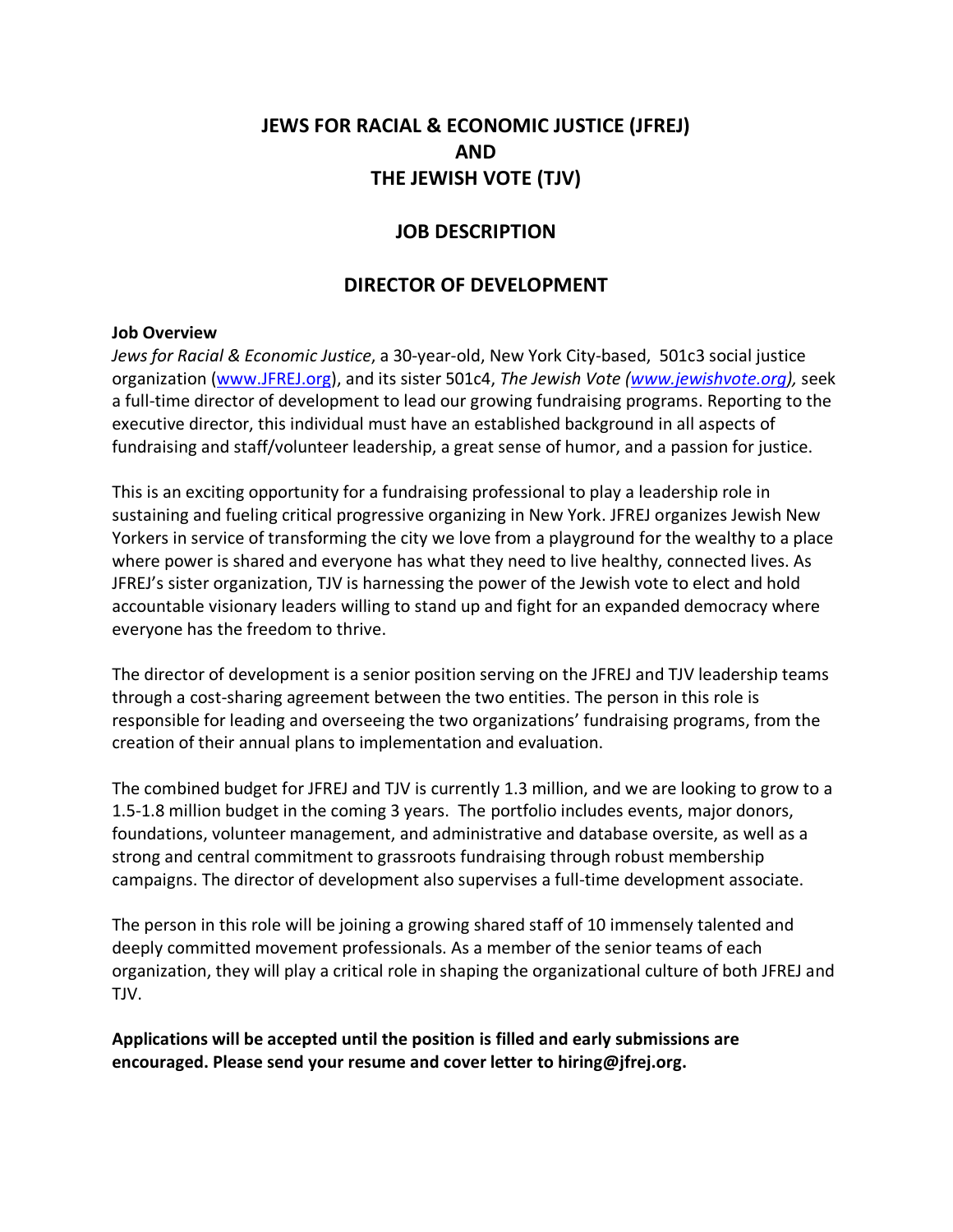**Key Responsibilities:**

## **Design, execution, and evaluation of annual fundraising plans inclusive of institutional funders, major donors, membership campaigns, online giving, and special events.**

- Serve as a member of the JFREJ and TJV leadership teams.
- Staff the JFREJ board fundraising committee.
- Supervise the development associate and other fundraising consultants (event, database, etc.).
- Manage the organizations' revenue budgets and coordinate with finance and operations staff to ensure timely and accurate reports.
- Recruit and train fundraising staff and volunteer leaders, including board and advisory committee members.
- Oversee the development of all donor solicitation materials.
- Ensure all donor communications go out in a timely manner.
- Stay on top of fundraising trends and the nonprofit community.
- Oversee maintaining a culture of fundraising throughout the organization.

#### **Major Donors**

- Build relationships with current major donors.
- Cultivate lists of prospective donors using prospect research tools and in collaboration with board and staff.
- Steward portfolios of major donors and support the executive director, board members, staff and volunteers to each track donor portfolios.

## **Membership**

- Oversee membership campaigns and efforts (ie, bringing dues-paying members into each organization with proactive campaigns, digitally and in-person).
- Design and execute plans to expand the grassroots membership base of both JFREJ and TJV, with clear metrics for success.
- Maintain and further develop the existing grassroots fundraising cultures of JFREJ and TJV as well as JFREJ's commitment to solidarity fundraising.

## **Special Events**

- Plan and execute our annual community-building awards ceremony which raises approximately 15% of the organizations' budgets.
	- Hire and supervise event consultants.
	- Recruit and staff the volunteer planning committee.
	- Oversee the development of all print and online materials.
	- Oversee a participatory process for the selection of awardees, host committee recruitment and ticket sales, the program, and the venue.

#### **Institutional Funders**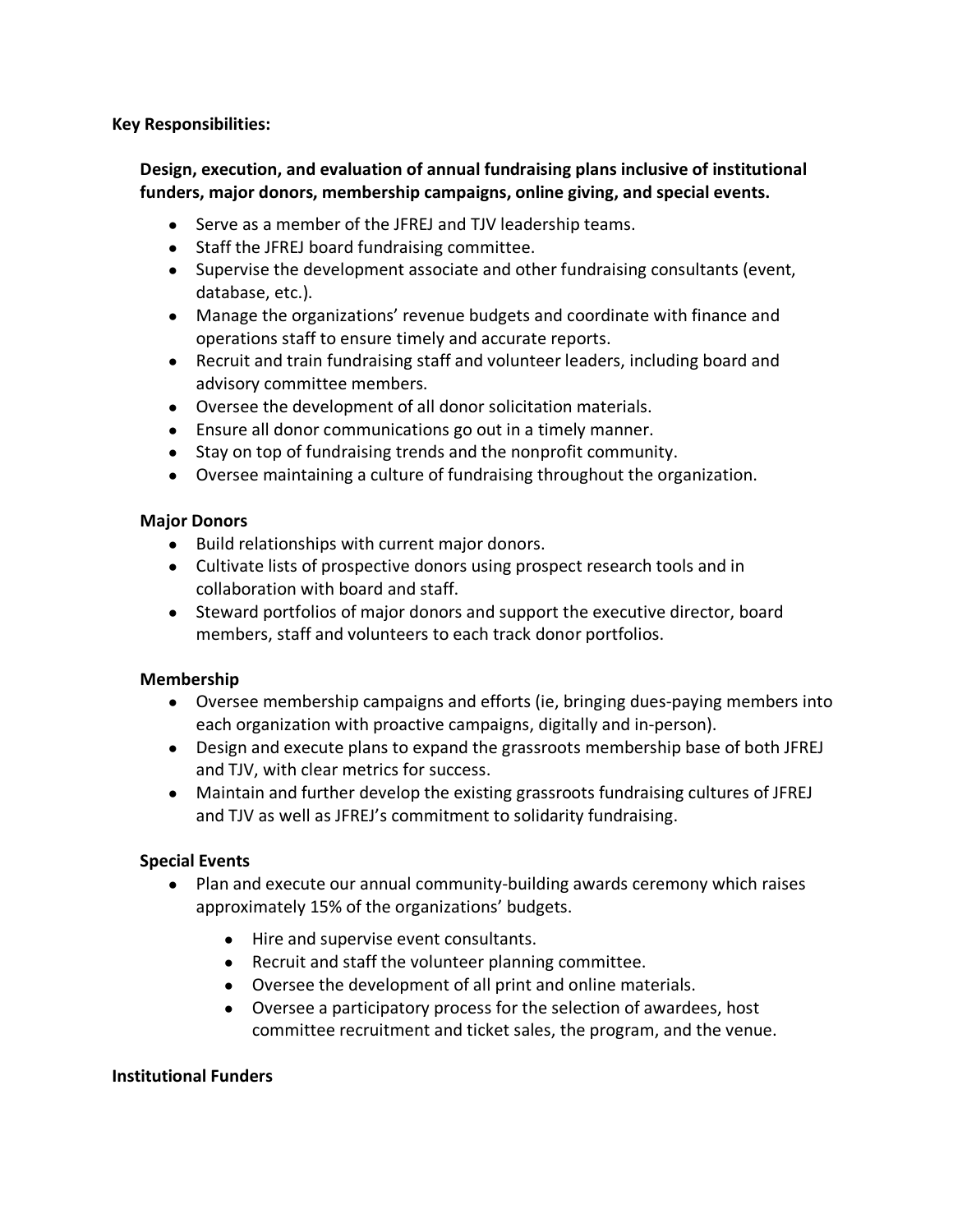- Organize the stewardship of institutional funding partners with the leadership teams.
- Support the development associate to conduct research on new prospective foundations and prepare profiles.
- Work with the staff and board to cultivate additional prospective foundation partners.
- Collaborate with leadership to identify areas where special funding is needed, and ensure follow-through when program restricted funds are raised.
- Oversee development associate to manage grant proposal and reporting deadlines and to keep team on-track to meet them.
- Participate in writing, and finalize all letters of inquiry, concept papers, proposals, and report submissions for new grants and grant renewals.
- Support development associate and operations management to ensure high-quality grants tracking and accurate allocation of funding.

## **Qualifications:**

- Minimum of 5+ years of relevant or transferable professional experience.
- Strong commitment to and passion for the missions of JFREJ and TJV.
- Outstanding management and team leadership skills.
- Demonstrated ability to prioritize, delegate, and manage multiple priorities at once.
- Demonstrated ability to develop, foster, and sustain relationships.
- Demonstrated success in donor cultivation and bold asks.
- Track record training and supporting others to ask for money and of cultivating a culture of grassroots fundraising.
- Outstanding verbal, written, and interpersonal communication skills.
- Comfort and experience with donor databases.
- Comfort and experience with digital technologies.
- Strong time management, project management, and planning skills.
- Significant experience in many, if not all of the following areas: major gifts, special events, foundations, membership campaigns, online and/or digital fundraising.
- Familiarity and comfort with the differences in c3 and c4 fundraising.
- Ability to work occasional evenings and weekends to staff events and committees.

# **Desired qualities:**

- Compelling storyteller with the ability to articulate the importance of our work to prospective and current donors.
- Dedication to working inclusively across differences and collaboratively across teams.
- Track record of working successfully with volunteers and non-staff leadership.
- Knowledge of and/or experience in the organized Jewish community.
- Energized by working in a fast-paced, growing organization.
- Sense of humor.